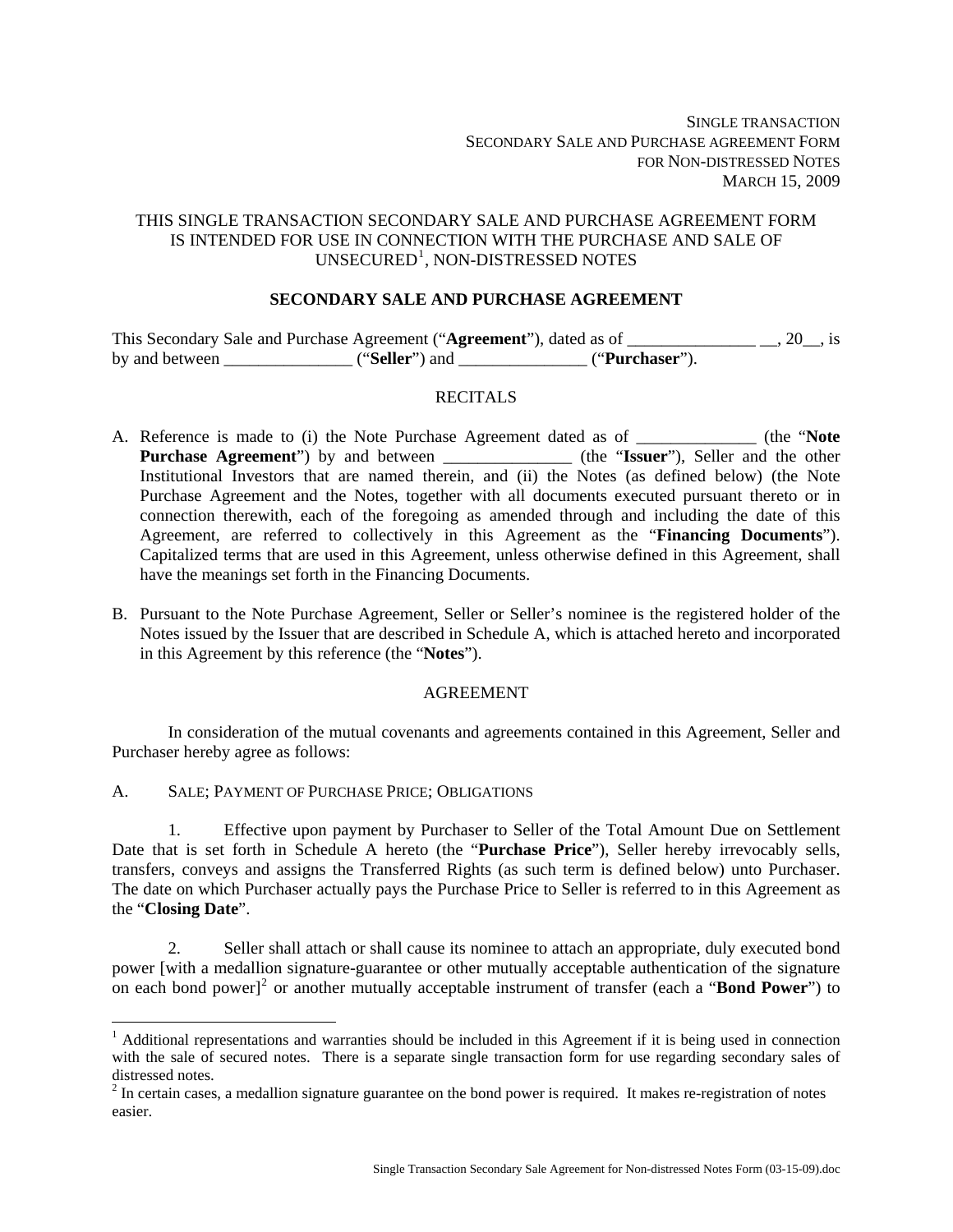each Note and deliver the original Notes and Bond Powers to Purchaser on the Closing Date in accordance with Purchaser's delivery instructions that appear in Schedule A, against payment of the Purchase Price.<sup>[3](#page-1-0)</sup> Promptly upon delivery of the Notes and the Bond Powers, but (subject to such delivery) in no event later than 2:00 p.m. New York time on the date of delivery of the Notes and the Bond Powers, Purchaser shall pay the Purchase Price by wire transfer of immediately available funds to Seller in accordance with Seller's wire transfer instructions that appear in Schedule A. Such wire transfer must be received by Seller on the date on which such delivery of the Notes and the Bond Powers occurs.

3. The Closing Date shall occur on or before \_\_\_\_\_\_\_\_\_\_\_\_ \_\_, 20\_\_\_.

4. Subject to the terms and conditions of this Agreement, as of the Closing Date, Seller hereby sells, assigns and transfers to Purchaser, and Purchaser hereby purchases from Seller, the following: (i) the Notes and (ii) all of Seller's right, title and interest in, to and under the Financing Documents (collectively, the "**Transferred Rights**").

5. Subsequent to the Closing Date, Purchaser shall effect the re-registration of the Notes in the name of Purchaser or Purchaser's nominee and Seller shall cooperate with Purchaser to the extent reasonably necessary in connection with such re-registration.

6. Each party to this Agreement shall execute and deliver all further documents or instruments reasonably requested by the other party in order to effect the intent and purposes of this Agreement, *provided* that such further documents or instruments must be mutually acceptable to Seller and Purchaser in substance and form.

# B. REPRESENTATIONS AND WARRANTIES

 $\overline{a}$ 

The following representations, warranties and agreements shall be deemed made on and as of the Closing Date.

- 1. Seller hereby represents and warrants to Purchaser that:
	- (a) Seller is the sole beneficial owner of the Transferred Rights, free and clear of any rights, security interests, charges, encumbrances or claims of others of any kind arising by, through or under Seller. Seller is not acting as an agent or broker in selling the Transferred Rights to Purchaser under this Agreement.
	- (b) Seller is duly organized and validly existing under the laws of the jurisdiction of its incorporation and has full right, power and authority to transfer the Transferred Rights to Purchaser.
	- (c) The aggregate current outstanding principal amount of, and the current interest rate on, the Notes being sold to Purchaser are as set forth on Schedule A.
	- (d) To Seller's actual knowledge, (i) no Event of Default has occurred and is continuing, and (ii) no event has occurred which with the giving of notice or passage of time or both would become an Event of Default, pursuant to the Financing Documents.

<span id="page-1-0"></span><sup>&</sup>lt;sup>3</sup> Additional and/or different language may be necessary if the Notes are held in book-entry form through The Depository Trust & Clearing Corporation (DTC) or another clearing company.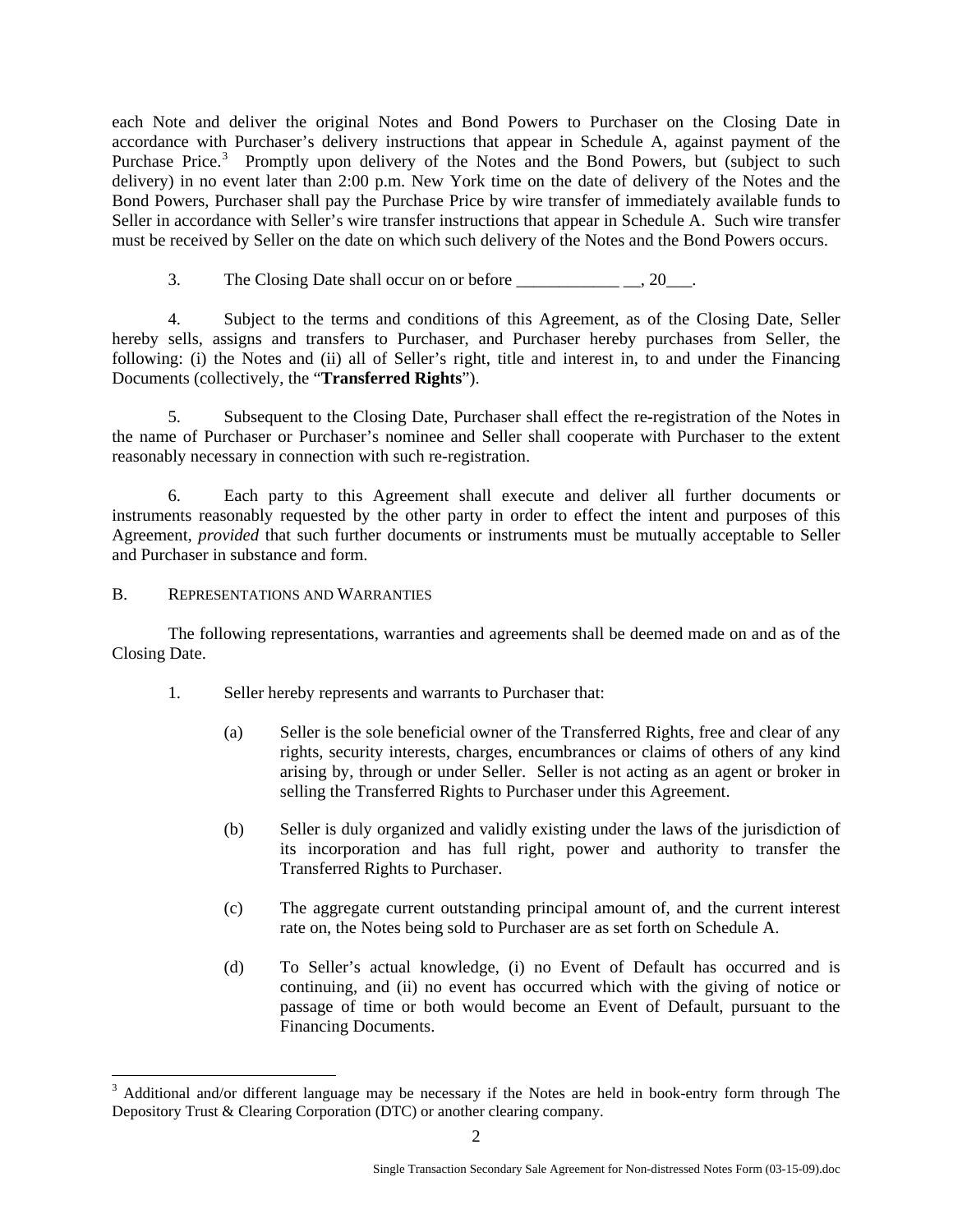- (e) Seller is a sophisticated institutional investor that is an "accredited investor" within the meaning of Rule  $501<sup>4</sup>$  $501<sup>4</sup>$  $501<sup>4</sup>$  under the Securities Act of 1933, as amended (the "**Act**").
- (f) Neither Seller nor anyone acting on Seller's behalf has taken any action which would subject the sale of the Notes to the registration provisions of Section 5 of the Act.
- (g) Seller is not a person (either alone or together with others) directly or indirectly controlling or controlled by the Issuer or under direct or indirect common control with the Issuer within the meaning of the Act. Seller is not an affiliate (as such term is defined in Rule 40[5](#page-2-1) promulgated under the  $Act<sup>5</sup>$  of the Issuer.
- (h) Except as specifically set forth in this Agreement, Purchaser has made no representations, warranties or agreements, express or implied, of any kind

 $\overline{a}$ 

- 2. Any private business development company as defined in section  $202(a)(22)$  of the Investment Advisers Act of 1940;
- 3. Any organization described in section  $501(c)(3)$  of the Internal Revenue Code, corporation, Massachusetts or similar business trust, or partnership, not formed for the specific purpose of acquiring the securities offered, with total assets in excess of \$5,000,000;
- 4. Any director, executive officer, or general partner of the issuer of the securities being offered or sold, or any director, executive officer, or general partner of a general partner of that issuer;
- 5. Any natural person whose individual net worth, or joint net worth with that person's spouse, at the time of his purchase exceeds \$1,000,000;
- 6. Any natural person who had an individual income in excess of \$200,000 in each of the two most recent years or joint income with that person's spouse in excess of \$300,000 in each of those years and has a reasonable expectation of reaching the same income level in the current year;
- 7. Any trust, with total assets in excess of \$5,000,000, not formed for the specific purpose of acquiring the securities offered, whose purchase is directed by a sophisticated person as described in Rule  $506(b)(2)(ii)$  and
- 8. Any entity in which all of the equity owners are accredited investors."

<span id="page-2-1"></span>5 Rule 405 (as amended through January 4, 2008) defines "Affiliate" as follows: "An *affiliate* of, or person *affiliated* with, a specified person, is a person that directly, or indirectly through one or more intermediaries, controls or is controlled by, or is under common control with, the person specified."

<span id="page-2-0"></span><sup>4</sup> Rule 501 (Definitions and Terms Used in Regulation D) defines "Accredited Investor" as *"*any person who comes within any of the following categories, or who the issuer reasonably believes comes within any of the following categories, at the time of the sale of the securities to that person:

<sup>1.</sup> Any bank as defined in section  $3(a)(2)$  of the Act, or any savings and loan association or other institution as defined in section  $3(a)(5)(A)$  of the Act whether acting in its individual or fiduciary capacity; any broker or dealer registered pursuant to [section 15](http://www.law.uc.edu/CCL/34Act/sec15.html) of the Securities Exchange Act of 1934; any insurance company as defined in <u>section  $2(a)(13)$ </u> of the Act; any investment company registered under the Investment Company Act of 1940 or a business development company as defined in [section 2\(a\)\(48\)](http://www.law.uc.edu/CCL/InvCoAct/sec2.html#a.48) of that Act; any Small Business Investment Company licensed by the U.S. Small Business Administration under section 301(c) or (d) of the Small Business Investment Act of 1958; any plan established and maintained by a state, its political subdivisions, or any agency or instrumentality of a state or its political subdivisions, for the benefit of its employees, if such plan has total assets in excess of \$5,000,000; any employee benefit plan within the meaning of the Employee Retirement Income Security Act of 1974 if the investment decision is made by a plan fiduciary, as defined in section 3(21) of such act, which is either a bank, savings and loan association, insurance company, or registered investment adviser, or if the employee benefit plan has total assets in excess of \$5,000,000 or, if a self-directed plan, with investment decisions made solely by persons that are accredited investors;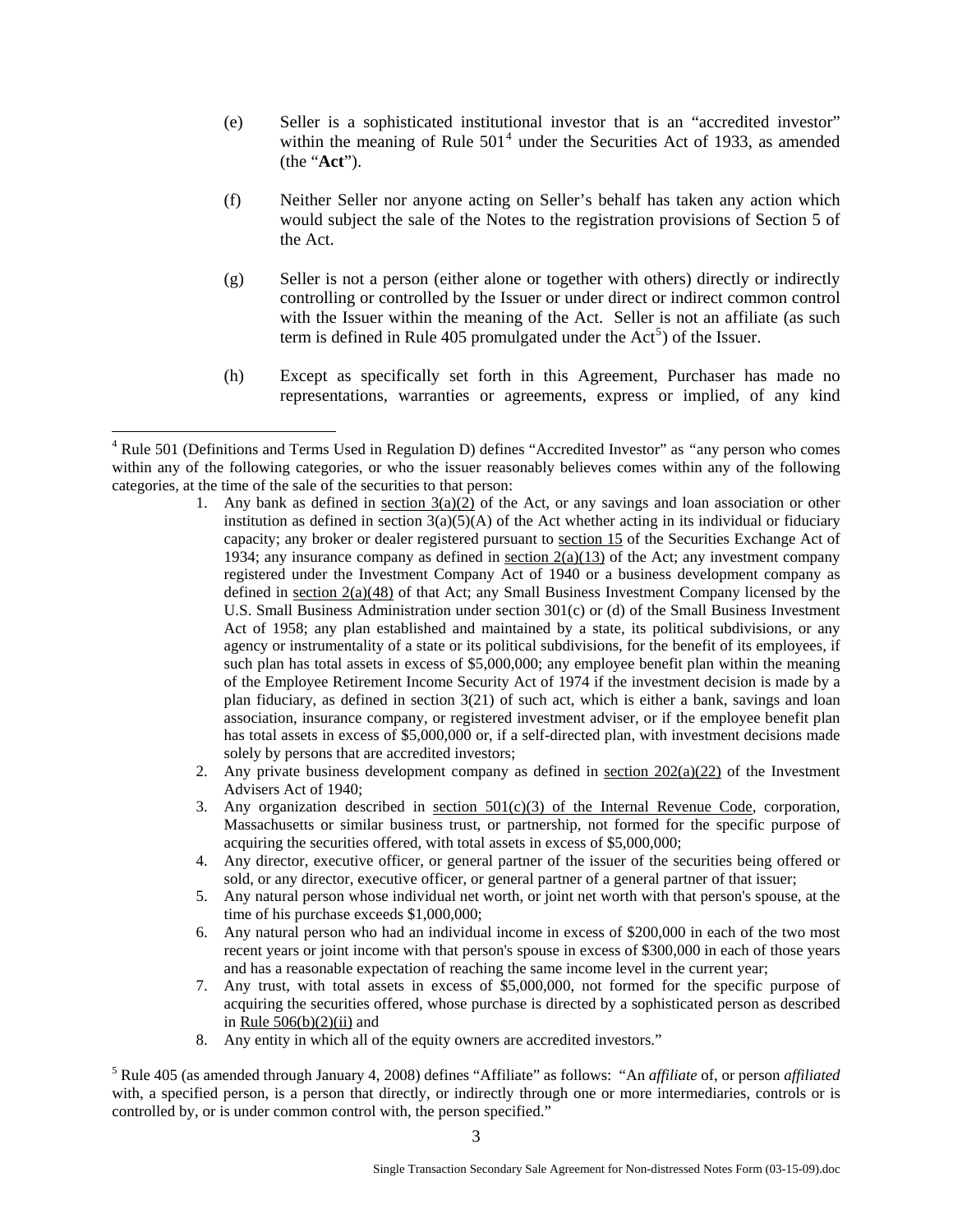regarding the Transferred Rights. Other than the obligations that are specifically set forth in this Agreement, Purchaser has no obligations to Seller, express or implied, including, without limitation, fiduciary obligations.

- (i) Seller is fully aware that, with regard to the sale of the Notes and Transferred Rights, Purchaser is relying upon the truth and accuracy of Seller's representations and warranties that appear in this Agreement.
- (j) This Agreement has been duly authorized, executed and delivered by or on behalf of Seller.
- (k) Neither the Financing Documents nor the Notes have been amended from their original form or supplemented, nor has compliance with any of the provisions thereof been waived or deferred.
- (l) Seller has delivered or caused to be delivered to Purchaser true and complete copies of the [following] Financing Documents[;]

[List documents delivered]<sup>[6](#page-3-0)</sup>

- 2. Purchaser hereby represents and warrants to Seller that:
	- (a) Purchaser understands: that the Notes have not been and will not be registered under the Act or any state securities or "Blue Sky" laws, and may be resold only if registered pursuant to the provisions of the Act and applicable state securities laws or if an exemption from such registration is available; that neither the Issuer nor Seller is required to register the Notes; and that any transfer of the Notes must comply with the Financing Documents.
	- (b) [Purchaser is acquiring the Notes for its own account, and not with a view to distribution thereof, *provided* that the disposition of Purchaser's property shall at all times be and remain within its control. Purchaser will comply with all applicable federal and state securities laws in connection with any subsequent resale of the Notes.]

### **OR**

[Purchaser is acquiring the Notes for its own account as a dealer with the intention of reselling the Notes in reliance on an exemption from registration under the Act. Purchaser will comply with all applicable federal and state securities laws in connection with any subsequent resale of the Notes.

(c) Purchaser is a sophisticated institutional investor that is an "accredited investor" within the meaning of Rule 501 under the Act.

### **OR**

Purchaser is a "qualified institutional buyer" as that term is defined in Rule  $144A(a)(1)$  under the Act.

 $\overline{a}$ 

<span id="page-3-0"></span> $6$  Use this provision if Purchaser is not an existing holder of Notes. See Purchaser's representation in Section 2(i).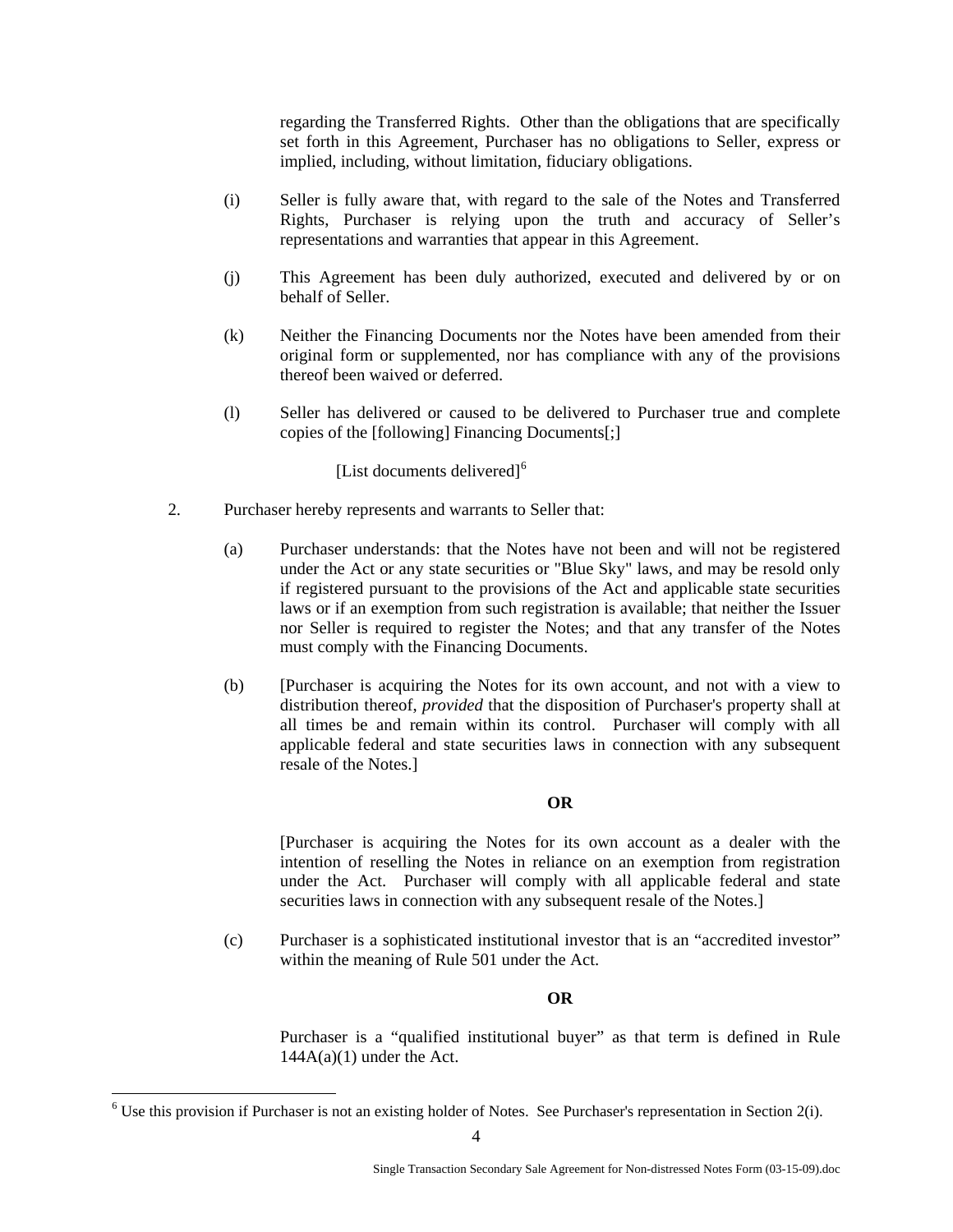- (d) Purchaser has conducted, to the extent it deemed necessary, an independent investigation of such matters, and has had the opportunity to receive such information and documents as, in its judgment, are necessary for it to make an informed investment decision. Purchaser has not relied upon Seller for any investigation or assessment to evaluate the transaction contemplated by this Agreement.
- (e) Purchaser is duly organized and validly existing under the laws of the jurisdiction of its incorporation and has full right, power and authority to purchase the Transferred Rights from Seller.
- (f) Except as specifically set forth in this Agreement, Seller has not made any representations, warranties or agreements, express or implied, of any kind. Other than the obligations that are specifically set forth in this Agreement, Seller has no obligations to Purchaser, express or implied, including, without limitation, fiduciary obligations.
- (g) Purchaser is fully aware that, with regard to the sale of the Notes and Transferred Rights, Seller is relying upon the truth and accuracy of these representations and warranties.
- (h) This Agreement has been duly authorized, executed and delivered by or on behalf of Purchaser.
- (i) Purchaser has either received from Seller or otherwise obtained copies of the Financing Documents, has received all other information, if any, that it has requested from Seller and has had an ample opportunity to review such Financing Documents and other information. Purchaser is acquiring the Transferred Rights in accordance and compliance with the terms of the Financing Documents. Purchaser understands that the terms of the Note Purchase Agreement provide that each waiver, amendment and agreement made by Seller shall be binding upon Purchaser as holder of the Transferred Rights.
- (j) Disclosure of any information concerning the Issuer or the Financing Documents made by Seller to Purchaser is made subject to any confidentiality provisions of the Financing Documents, and Purchaser covenants and agrees to comply with such confidentiality provisions.
- (k) Purchaser acknowledges that Seller makes no representation or warranty whatsoever concerning the accuracy, adequacy, completeness or truth of the statements made by the Issuer or any of the other parties to the Financing Documents (other than of Seller to the extent set forth in this Agreement); and that Seller shall have no liability for any misstatement of a material fact contained in the Financing Documents or for the omission therefrom of any material fact required to be stated therein in order to make the statements therein not misleading.
- (l) Purchaser is not a person (either alone or together with others) directly or indirectly controlling or controlled by the Issuer or under direct or indirect common control with the Issuer within the meaning of the Act. Purchaser is not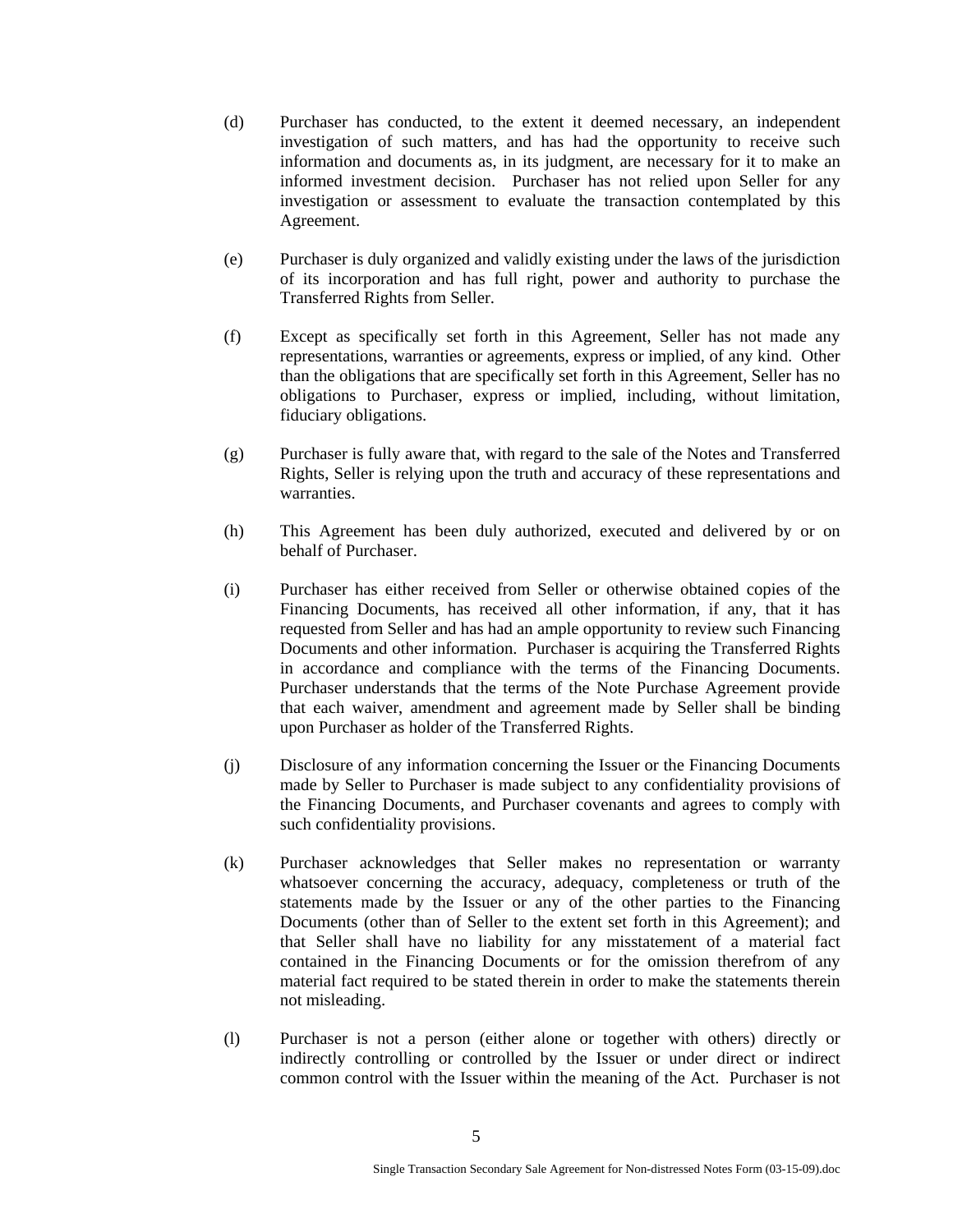an affiliate (as such term is defined in Rule 405 promulgated under the Act) of the Issuer.

(m) Purchaser is not acting as an agent or broker in purchasing the Transferred Rights from Seller under this Agreement.

## C. ADDITIONAL PROVISIONS

 1. Successors and Assigns. This Agreement, including, without limitation, the representations, warranties, covenants and obligations contained in this Agreement, (i) shall inure to the benefit of and be enforceable by Seller and Purchaser and their respective successors, assigns and transferees, and (ii) shall be binding upon and enforceable against Seller and Purchaser and their respective successors, assigns and transferees.

 2. Amendment, Modification or Assignment. This Agreement may not be amended, modified or assigned except pursuant to a writing executed by Seller and Purchaser.

 3. Governing Law. This Agreement shall be governed and construed and the obligations of the parties hereunder shall be determined in accordance with the laws of the State of New York (without regard to any conflict of laws provisions thereof that would require application of laws other than the laws of such State).

4. WAIVER OF JURY TRIAL. EACH OF SELLER AND PURCHASER HEREBY WAIVES, TO THE FULLEST EXTENT PERMITTED BY APPLICABLE LAW, ANY RIGHT IT MAY HAVE TO A TRIAL BY JURY IN RESPECT OF ANY LITIGATION DIRECTLY OR INDIRECTLY ARISING OUT OF, UNDER OR IN CONNECTION WITH THIS AGREEMENT.

5. Counterparts. This Agreement may be executed in any number of counterparts, each of which, when so executed and delivered, shall be an original, but all of which together shall constitute one Agreement binding on Seller and Purchaser. Delivery of an executed counterpart of this Agreement by facsimile or transmitted electronically in either Tagged Image File Format ("**TIFF**") or Portable Document Format ("**PDF**") shall be equally effective as delivery of a manually executed counterpart hereof. Any party delivering an executed counterpart of this Agreement by facsimile, TIFF or PDF shall also deliver a manually executed counterpart hereof, but failure to do so shall not affect the validity, enforceability, or binding effect of this Agreement.

6. Notices. All communications between the parties to this Agreement or notices or other information sent in connection herewith shall be in writing, hand delivered or sent (a) by telecopy if the sender on the same day sends a confirming copy of such notice by a recognized overnight delivery service (charges prepaid), or (b) electronically in either TIFF or PDF if the sender on the same day sends a confirming copy of such notice by a recognized overnight delivery service (charges prepaid), or (c) by registered or certified mail with return receipt requested (postage prepaid), or (d) by a recognized overnight delivery service (with charges prepaid), in each case addressed to such party at its address set forth below or at such other address as such party shall have specified to the other party to this Agreement in writing:

If to Seller:

[Seller's name] [Address] Attention: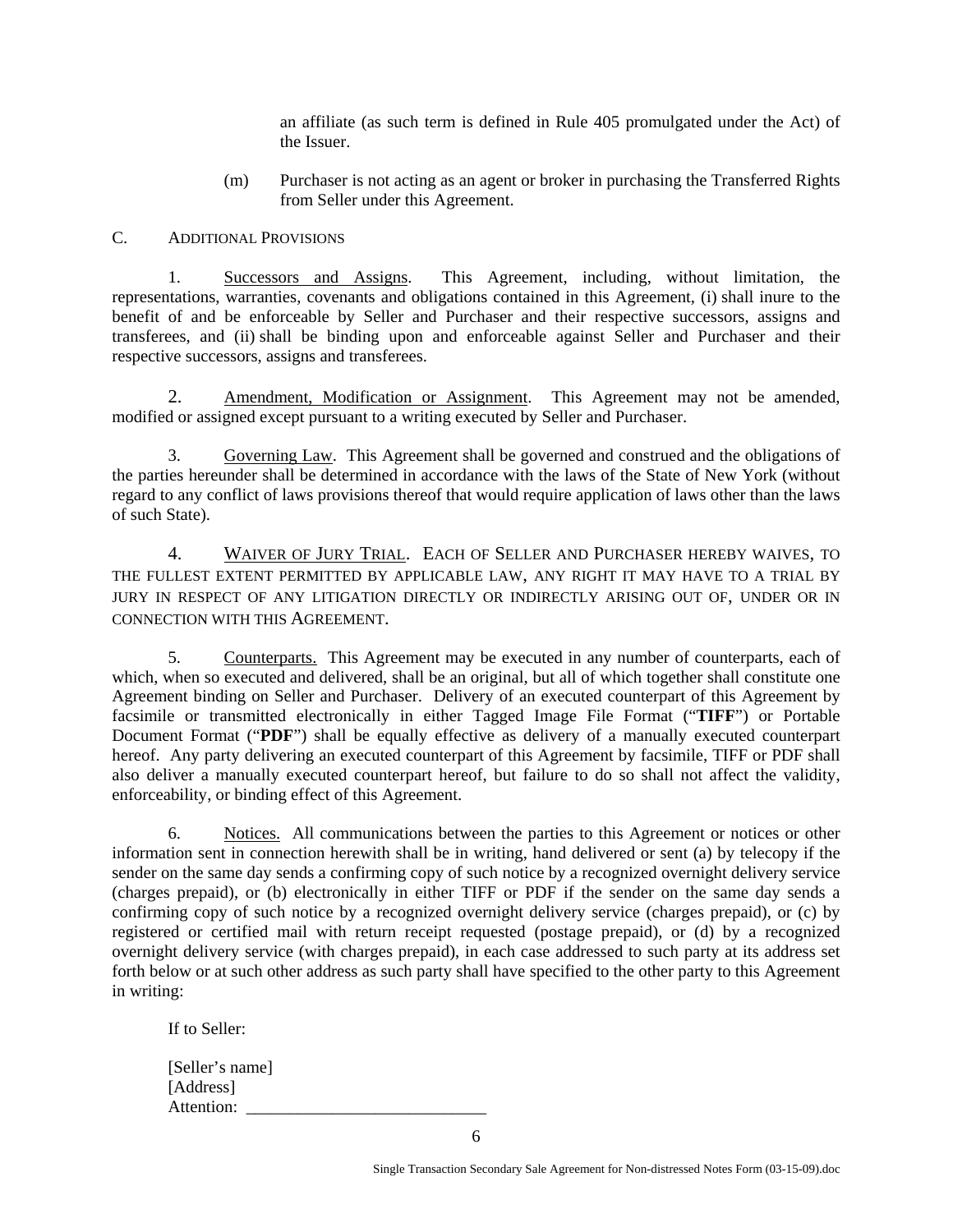Tel. No.:  $\text{Fax No} \cdot$ Email Address:

If to Purchaser:

[Purchaser's name] [Address] Attention: \_\_\_\_\_\_\_\_\_\_\_\_\_\_\_\_\_\_\_\_\_\_\_\_\_\_\_\_ Tel. No.: Fax  $No$ . Email Address:

Notices under this Section 6 will be deemed given only when actually received.

7. Brokers. Each of Seller and Purchaser represents and warrants that no broker, finder or agent acting pursuant to the authority of such party is entitled to any brokerage fee, finder's fee, commission or similar amount from the other party hereto in connection with the purchase or sale of the Transferred Rights hereunder.

8. Entire Agreement. This Agreement constitutes the entire agreement and understanding between Seller and Purchaser with respect to the subject matter of this Agreement, and supersedes all prior agreements, understandings or representations pertaining to the subject matter of this Agreement, whether oral or written. There are no warranties, representations or other agreements between the parties in connection with the subject matter of this Agreement except as specifically set forth in this Agreement.

[NOTE: Optional provisions may be found in the Appendix to this Agreement.]

IN WITNESS WHEREOF, Seller and Purchaser have executed this Agreement by their duly authorized signatories as of the date first set forth above.

[SELLER]

By \_\_\_\_\_\_\_\_\_\_\_\_\_\_\_\_\_\_\_\_\_\_\_\_\_\_\_\_\_\_\_\_\_\_\_\_\_\_

[Title]

[PURCHASER]

 $By \_$ 

[Title]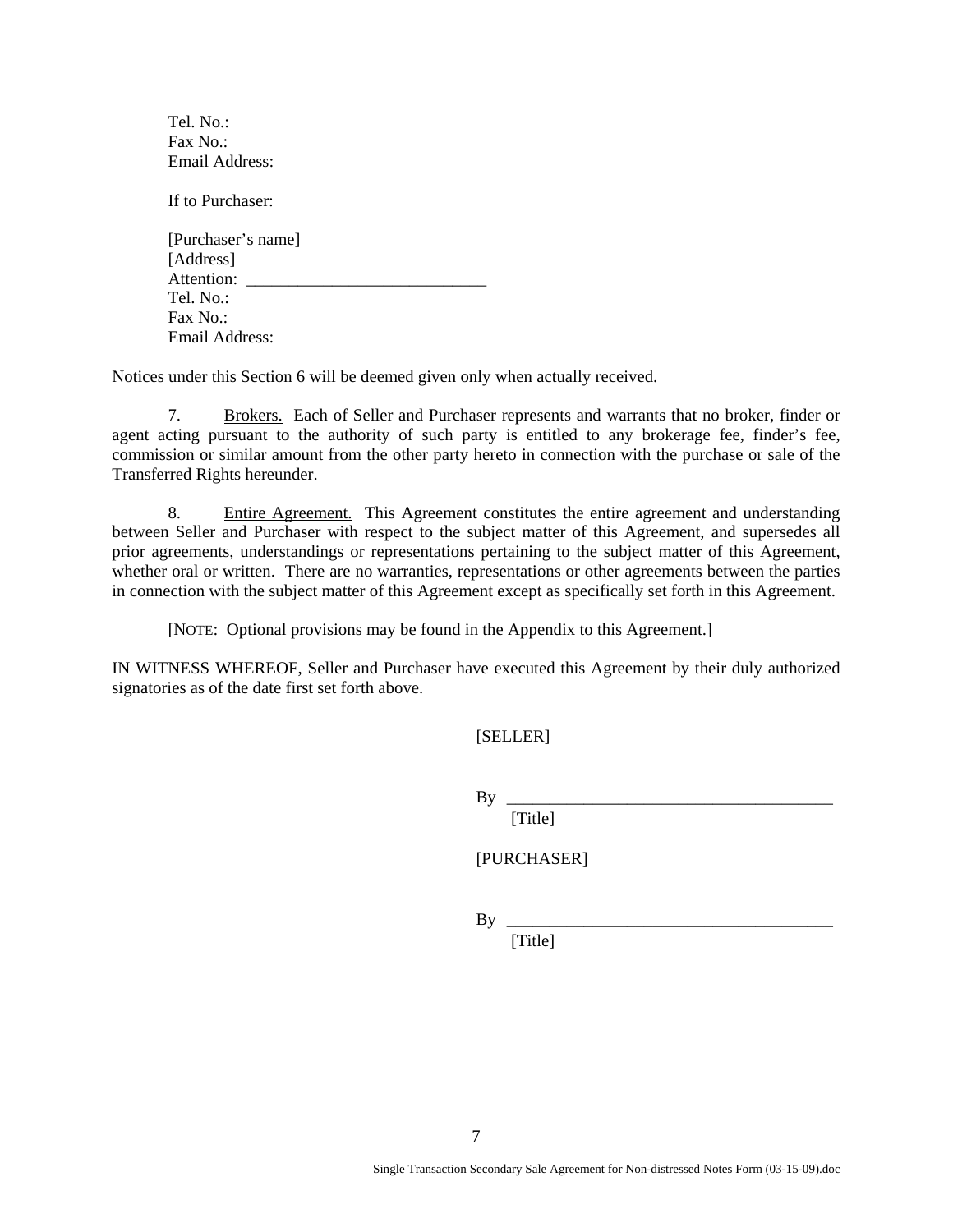## **SCHEDULE A**

| Issuer:                                    |                                                                                                                                                                                                                                                  |           |
|--------------------------------------------|--------------------------------------------------------------------------------------------------------------------------------------------------------------------------------------------------------------------------------------------------|-----------|
| Guarantor (if any):                        |                                                                                                                                                                                                                                                  |           |
| Description of Notes:                      | $  \frac{\%}{\%}$ $  \frac{\%}{\%}$ $  \frac{\%}{\%}$ $ \frac{\%}{\%}$ $ \frac{\%}{\%}$ $ \frac{\%}{\%}$ $ \frac{\%}{\%}$ $ \frac{\%}{\%}$ $ \frac{\%}{\%}$ $ \frac{\%}{\%}$ $ \frac{\%}{\%}$ $ \frac{\%}{\%}$ $ \frac{\%}{\%}$ $ \frac{\%}{\%}$ | Notes due |
| Par Principal Amount being sold:           |                                                                                                                                                                                                                                                  |           |
| Date through which interest has been paid: |                                                                                                                                                                                                                                                  |           |
| Price (in US\$):                           |                                                                                                                                                                                                                                                  |           |
| Accrued Interest: <sup>7</sup>             |                                                                                                                                                                                                                                                  |           |
| Total Amount Due on Settlement Date:       |                                                                                                                                                                                                                                                  |           |
| Trade Date:                                |                                                                                                                                                                                                                                                  |           |
| <b>Settlement Date:</b>                    |                                                                                                                                                                                                                                                  |           |
| Seller's wire transfer instructions:       |                                                                                                                                                                                                                                                  |           |
| Purchaser's delivery instructions:         |                                                                                                                                                                                                                                                  |           |

<span id="page-7-0"></span><sup>&</sup>lt;sup>7</sup> Purchaser shall pay Seller accrued interest on the Notes through the day immediately preceding the Closing Date as part of the Purchase Price (as such terms are defined in this Agreement). In the event that the Closing Date is a date other than the Settlement Date specified above, the Accrued Interest and Total Amount Due on Settlement Date specified above shall be adjusted accordingly.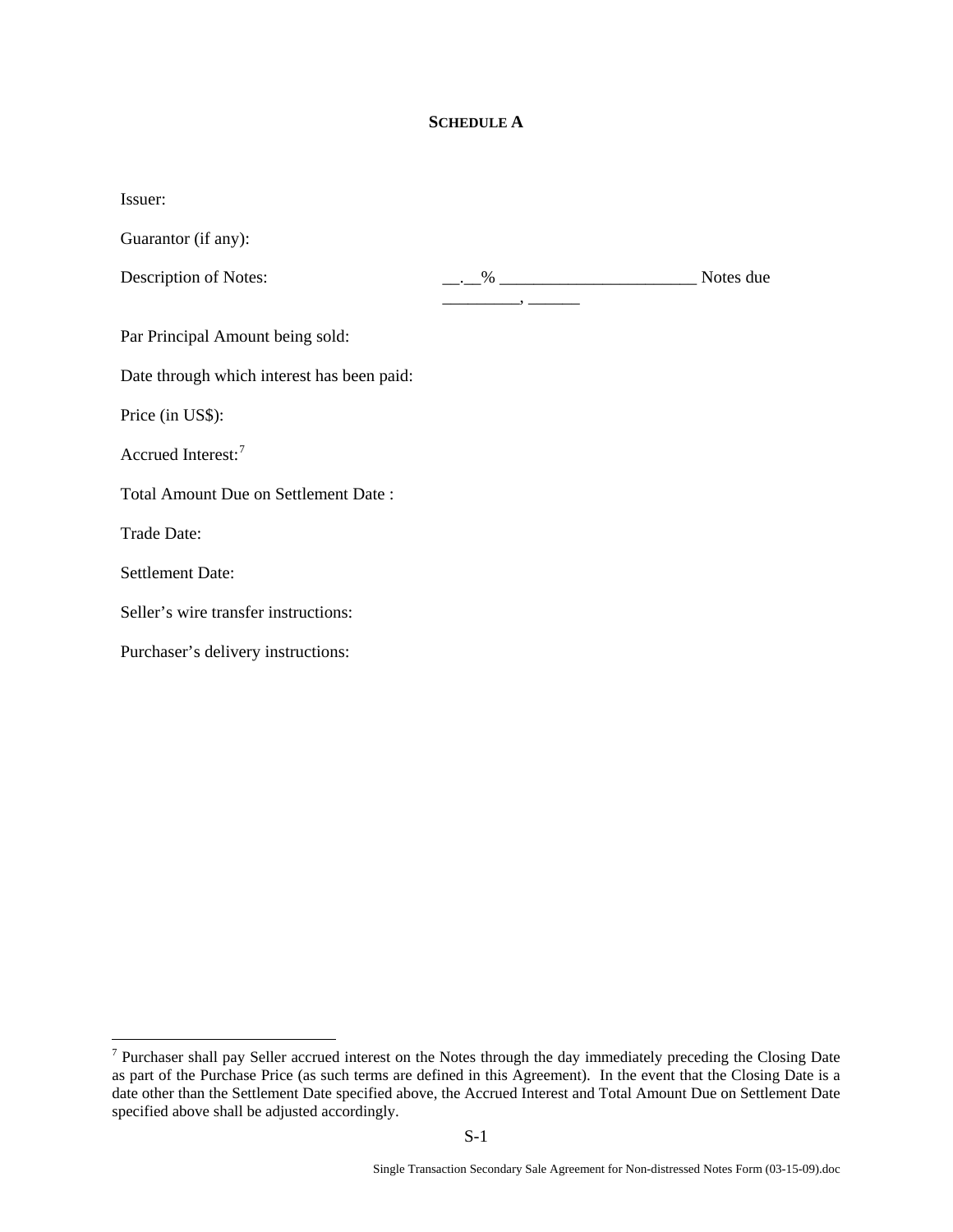#### **APPENDIX**

#### **OPTIONAL ADDITIONAL PROVISIONS**

#### AGREEMENT

#### A. SALE; PAYMENT OF PURCHASE PRICE; OBLIGATIONS

Subject to the terms and conditions of this Agreement, Purchaser hereby assumes the obligations of Seller under the Financing Documents to the extent such obligations arise or accrue, and are attributable to the period from and after the Closing Date (the "**Assumed Obligations**"). Notwithstanding anything in this Agreement to the contrary, the Assumed Obligations shall not include, and Purchaser is not assuming and shall not be responsible for, any obligations arising under or in connection with (i) Seller's breach of any of its representations, warranties, covenants or agreements in this Agreement, (ii) Seller's breach prior to the Closing Date of any of its representations, warranties, covenants or agreements in the Financing Documents, or (iii) Seller's gross negligence or willful misconduct (the exclusions in clauses (i), (ii) and (iii) are hereinafter referred to as the "**Retained Obligations**").

#### B. REPRESENTATIONS AND WARRANTIES

The following representations, warranties and agreements shall be deemed made on and as of the Closing Date and shall survive the Closing Date for a period of [one year] after the Closing Date.

- 1. Seller hereby represents and warrants to Purchaser that:
	- (\_\_) This Agreement has been duly executed and delivered by Seller. This Agreement has been duly and validly authorized by all necessary corporate action on the part of Seller, and constitutes the legal, valid and binding obligation of Seller enforceable against Seller in accordance with its terms, except as such enforceability may be limited by (i) applicable bankruptcy, insolvency, reorganization, moratorium or other similar laws affecting the enforcement of creditors' rights generally, and (ii) general principles of equity (regardless of whether such enforceability is considered in a proceeding in equity or at law) and no consent or approval of any party is required in connection with the execution, delivery and performance of this Agreement by Seller or the sale and transfer by Seller of the Transferred Rights.
	- (\_\_) Seller is not a Person described or designated in the Specially Designated Nationals and Blocked Persons List of the Office of Foreign Assets Control (the "**OFAC List**") or in Section 1 of the Executive Order No. 13,224 of September 24, 2001, Blocking Property and Prohibiting Transactions with Persons Who Commit, Threaten to Commit or Support Terrorism, 66 U.S. Fed. Reg. 49, 079 (2001), as amended (the "**Anti-Terrorism Order**"), nor does Seller engage in any dealings or transactions with any such Person. Seller is in compliance, in all material respects, with the United States Public Law 107-56, Uniting and Strengthening America by Providing Appropriate Tools Required to Intercept and Obstruct Terrorism (USA PATRIOT ACT) Act of 2001, as amended from time to time, and the rules and regulations promulgated thereunder from time to time in effect (the "**USA Patriot Act**"). As used in this paragraph,

APX-1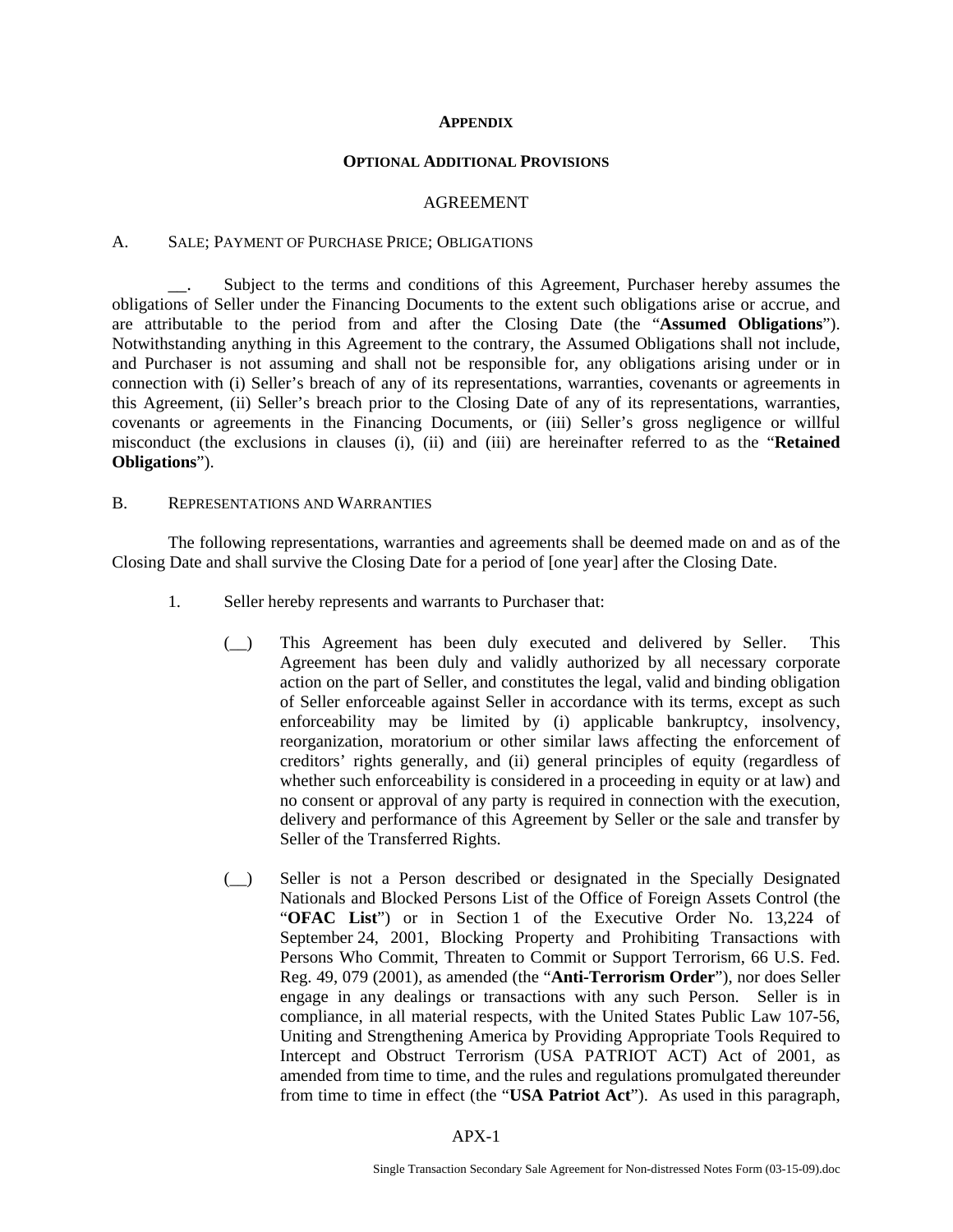"**Person**" shall have the meanings given to such term in the OFAC List or Section 1 of the Anti-Terrorism Order, as the case may be.

- (\_\_) Seller is aware that Purchaser may possess material non-public information regarding the Issuer or the Transferred Rights, and the value of the security therefor ("**Purchaser's Material Information**"). Seller has not requested Purchaser's Material Information. Seller hereby waives any and all claims it may have or may hereafter acquire against Purchaser relating to any failure by Purchaser to disclose Purchaser's Material Information to Seller in connection with Seller's sale of the Transferred Rights to Purchaser.
- (\_\_) There are no judicial, administrative or other proceedings arising out of or in connection with the Transferred Rights pending against Seller before any court, administrative or governmental body which would materially adversely affect the Transferred Rights or Purchaser's rights and remedies under this Agreement or in respect of the Transferred Rights. To the best of Seller's knowledge, (i) Seller has not received any written notice, claim or demand from or on behalf of the Issuer or any other person or entity which asserts that any transfer, including transfers of payments received from or on account of the Transferred Rights is void or voidable as an actual or constructive fraudulent transfer, and (ii) the Transferred Rights are not void or voidable or subject to any defense, right of setoff or recoupment, counterclaim, claim, subordination or impairment of any kind.
- 2. Purchaser hereby represents and warrants to Seller that:
	- (\_\_) Purchaser is not a Person described or designated in the OFAC List or in Section 1 of the Anti-Terrorism Order, nor does Purchaser engage in any dealings or transactions with any such Person. Purchaser is in compliance, in all material respects, with the USA Patriot Act. As used in this paragraph, "**Person**" shall have the meanings given to such term in the OFAC List or Section 1 of the Anti-Terrorism Order, as the case may be.
	- (\_\_) Purchaser is an existing Holder of one or more notes that were issued pursuant to the Note Purchase Agreement and is presumed to have the same information regarding the Issuer [and the Guarantor, if any] that Seller may have.
	- (\_\_) Purchaser is aware that Seller may possess material non-public information regarding the Issuer or the Transferred Rights, [and the value of the security therefor], including, without limitation, information received at, and in connection with, meetings of creditors with the Issuer (all such non-public information is called "**Seller's Material Information**"). Purchaser has not requested Seller's Material Information from Seller. Purchaser hereby waives any and all claims it may have or may hereafter acquire against Seller relating to any failure by Seller to disclose Seller's Material Information to Purchaser in connection with Purchaser's purchase of the Transferred Rights.
	- (\_\_) In the event that Purchaser resells the Notes and Transferred Rights acquired hereunder, Purchaser shall execute such resale pursuant to an agreement substantially similar to this Agreement[, including, but not limited to, the provisions of this Agreement regarding Purchaser's Material Information and Seller's Material Information].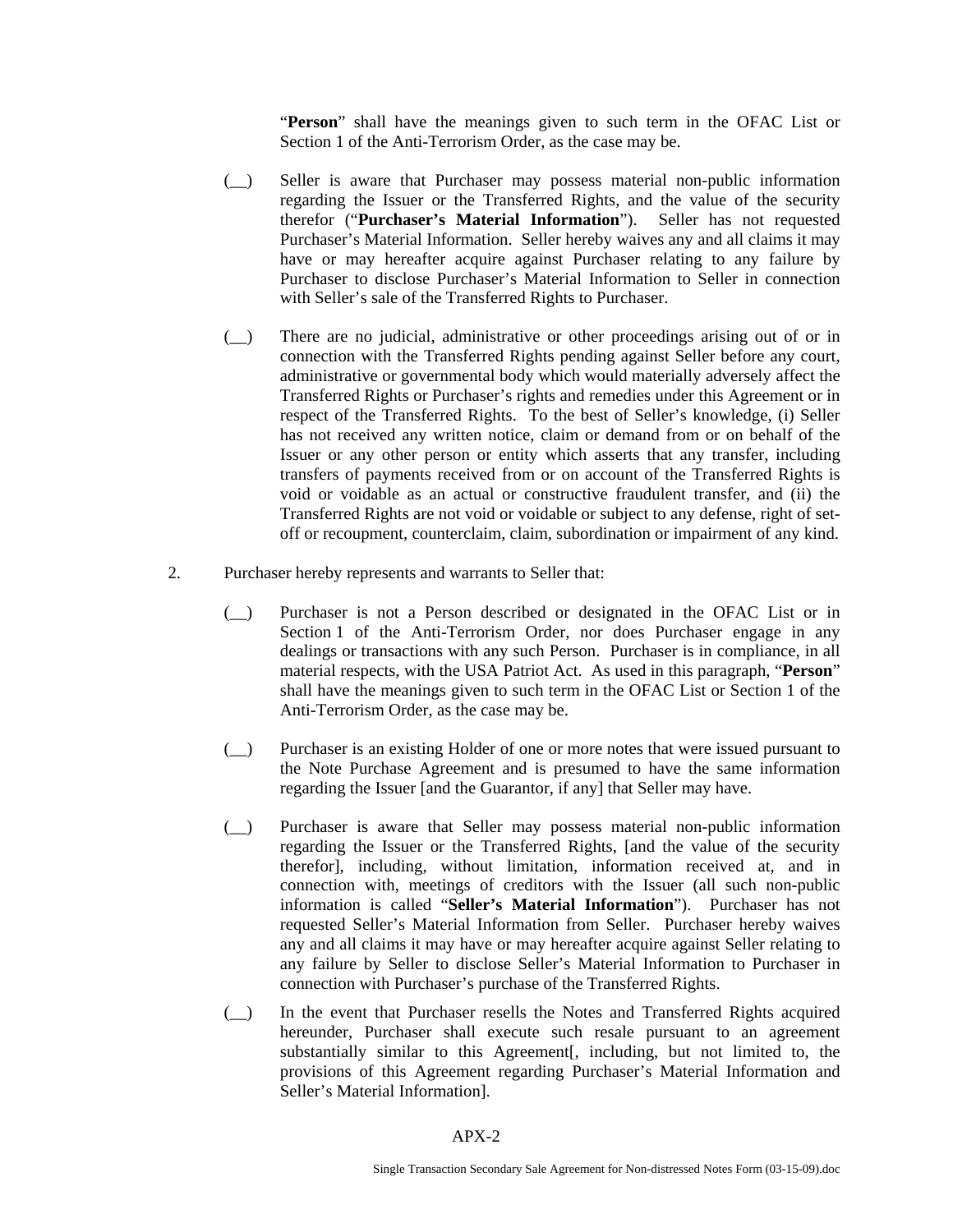- (\_\_) This Agreement has been duly executed and delivered by Purchaser. This Agreement has been duly and validly authorized by all necessary corporate action on the part of Purchaser, and constitutes the legal, valid and binding obligation of Purchaser enforceable against Purchaser in accordance with its terms, except as such enforceability may be limited by (i) applicable bankruptcy, insolvency, reorganization, moratorium or other similar laws affecting the enforcement of creditors' rights generally, and (ii) general principles of equity (regardless of whether such enforceability is considered in a proceeding in equity or at law) and no consent or approval of any party is required in connection with the execution, delivery and performance of this Agreement by Purchaser or the purchase by Purchaser of the Transferred Rights.
- (\_\_) Purchaser hereby makes to Seller and the Issuer the representations and warranties that appear in Section  $[6.2$  (Source of Funds)<sup>[8](#page-10-0)</sup> of the Note Purchase Agreement.
- $\Box$  Purchaser is not a Competitor of the Issuer.<sup>[9](#page-10-1)</sup>

# C. ADDITIONAL PROVISIONS

 $\overline{a}$ 

Submission to Jurisdiction. Each of Seller and Purchaser hereby irrevocably and unconditionally submits, for itself and its property, to the exclusive jurisdiction of the federal and state courts located in New York County, New York, including the United States District Court for the Southern District of New York, in connection with any claim brought with respect to this Agreement or related matter and waives any right to claim such forum would be inappropriate, including concepts of *forum nonconveniens*.

Amendments. No amendment of any provision of this Agreement shall be effective unless it is in writing and signed by Seller and Purchaser, and no waiver of any provision of this Agreement, nor consent to any departure by Seller or Purchaser therefrom, shall be effective unless it is in writing and signed by the other party or parties, as applicable, affected thereby, and then such waiver or consent shall be effective only in the specific instance and for the specific purpose for which given.

Waivers. No failure on the part of any party to exercise, and no delay in exercising, any right hereunder or under any related document shall operate as a waiver thereof by such party, nor shall any single or partial exercise of any right hereunder or under any other related document preclude any other or further exercise thereof or the exercise of any other right. The rights and remedies of each party provided in this Agreement and in other related documents (x) are cumulative and are in addition to, and not exclusive of, any rights or remedies provided by law (except as otherwise expressly set forth in this

<span id="page-10-0"></span><sup>&</sup>lt;sup>8</sup> The original purchasers' representations and warranties to the Issuer regarding the source of funds for the purchase of the Notes and ERISA appear in Section 6.2 of the ACIC Model Forms of Note Purchase Agreement. The drafter will need to review the Note Purchase Agreement pursuant to which the Notes that are the subject of this Agreement were originally issued to see where such ERISA representations and warranties appear in that document. It should also be noted that the last sentence of Section 3.2 of the Model Forms of Note Purchase Agreement states: "Any transferee, by its acceptance of a Note registered in its name (or the name of its nominee) shall be deemed to have made the representation in Section 6.2." Please note that such representation is made to the Issuer only (and not to Seller under this Agreement).

<span id="page-10-1"></span><sup>&</sup>lt;sup>9</sup> This provision should be included if the underlying Note Purchase Agreement contains a provision that restricts transfers of Notes to entities that are Competitors (as defined in the underlying Note Purchase Agreement) of the Issuer.